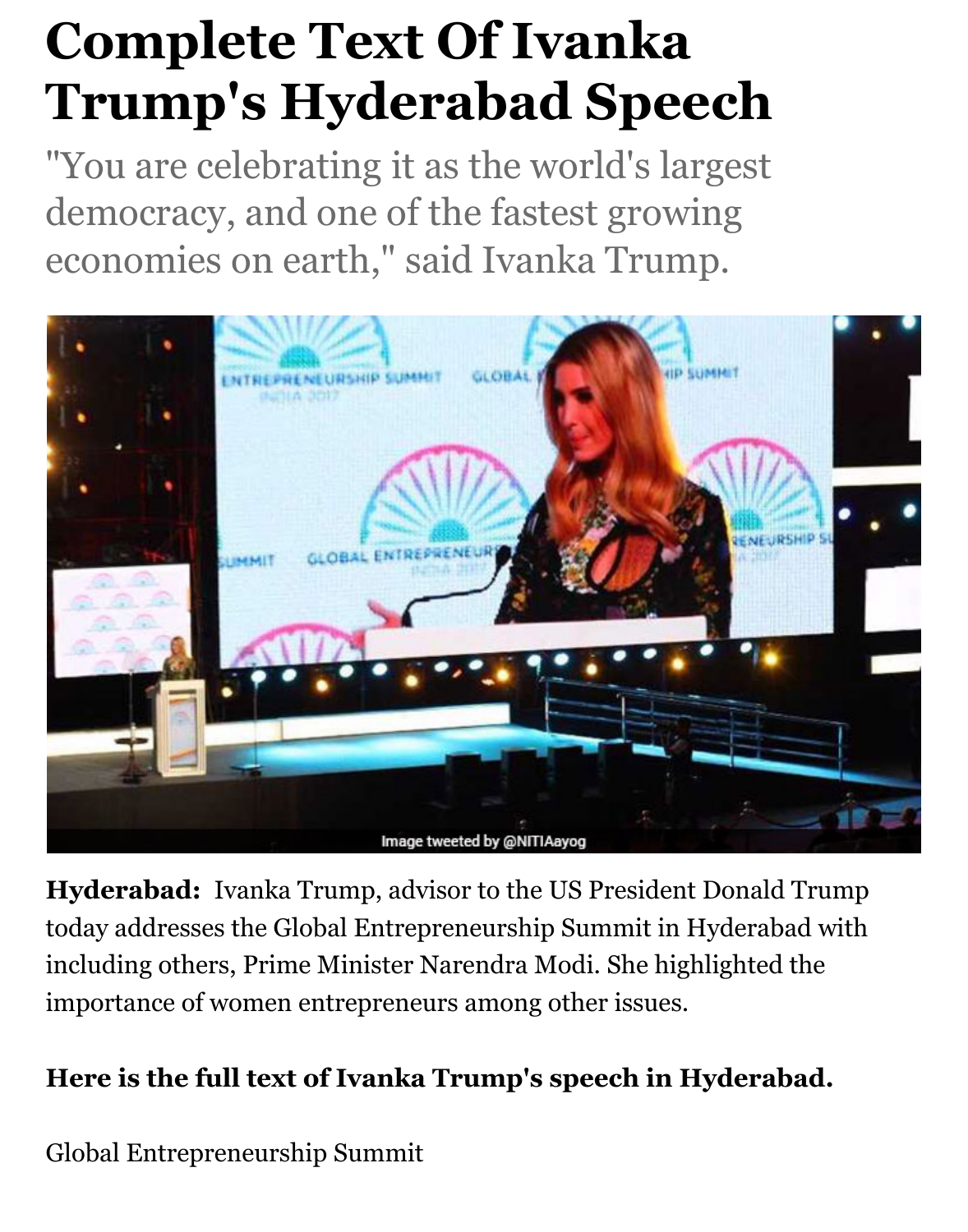Remarks by Ms. Ivanka Trump, Advisor to the President

November 28, 2017, Hyderabad International Convention Centre (As prepared)

Thank you, Chief Minister Rao, for that kind introduction.

On behalf of the United States, and the 150 other countries represented in this room, thank you for hosting The Global Entrepreneurship Summit here in Hyderabad - a city that is quickly emerging as the innovation hub of India.

And thank you, Prime Minister Modi, for joining us here today - and for all that you are doing to build India as a thriving economy - a beacon of democracy - and a symbol of hope to the world.

What you are achieving is truly extraordinary.

From your childhood selling tea to your election as India's Prime Minister, you've proven that transformational change is possible. And now you are bringing that promise to hundreds of millions of people across your country. Thank you.

To the people of India, I want to congratulate you as you celebrate the 70th anniversary of your Independence.

You are celebrating it as the world's largest democracy, and one of the fastest growing economies on earth.

Through your own enterprise, entrepreneurship, and hard work, the people of India have lifted more than 130 million citizens out of poverty - a remarkable improvement, and one I know will continue to grow under the leadership of Prime Minister Modi.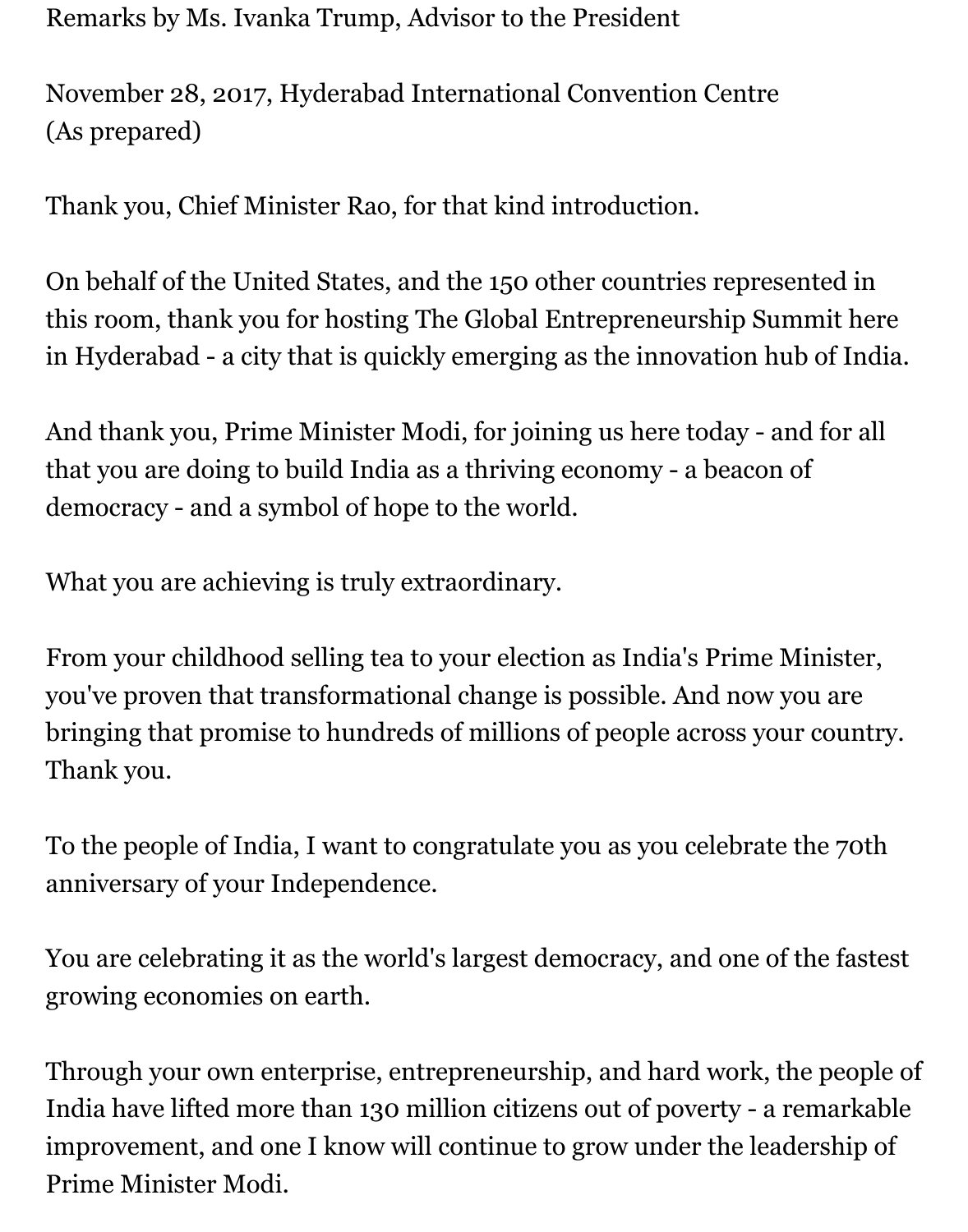All of you are helping India's middle class reach its goal of nearly 500 million people by 2030. You have opened new universities across the Country. Your doctors and scientists are discovering medical cures and life-saving technologies. Your engineers and architects have built modern wonders that grace your skies. And Indian spacecraft have traveled to the Moon and to Mars.

The people of India inspire us all.

This is the first time India has hosted the Global Entrepreneurship Summit. It is a symbol of the strengthened friendship between our two peoples, and the growing economic and security partnership between our two nations. As President Trump said earlier this year: India has a true friend in the White House.

I would like to thank the State Department for co-hosting this incredible gathering. I also want to thank Governor Narasimhan and all elected Indian officials who are here tonight for welcoming us to your beautiful country.

It's wonderful to be in this ancient city brimming with transformative technology - now, your tech centers may even outshine your world-famous Biryani.

CEOs like Microsoft's Satya Nadella went to school right here in Hyderabad. Just a few kilometers away, T-hub's brand new facility is set to open next year - and will become the largest incubator in Asia.

In this "City of Pearls" the greatest treasure is YOU - the dreamers, innovators, entrepreneurs, and leaders who never give up - never abandon your aspirations - and always strive for a better tomorrow.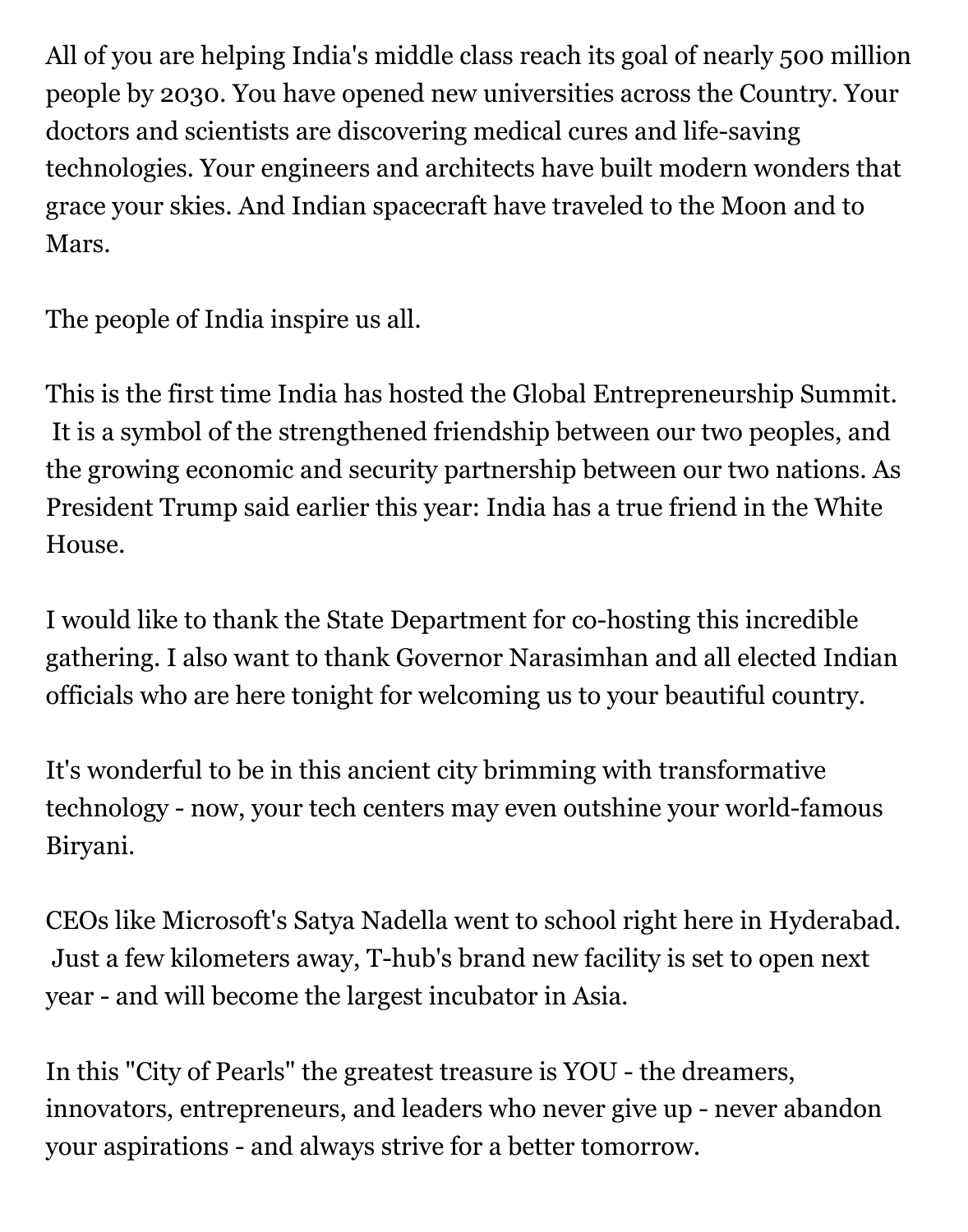Today, we come together to celebrate what is happening here in India, what is happening in the United States - and all over the world: entrepreneurs are revolutionizing our economies, and improving our societies.

You are rewriting the rules.

You have the inspiration and drive to serve our communities through the projects you start and the businesses you build.

You have the grit - the perseverance - and the WILL to succeed.

Each of you started with an idea. You've worked long days and nights to code the next robot, create the next app, find the next cure, and discover the next breakthrough to improve millions of lives.

Some may have tried to convince you that the risk is too great - and the reward too small.

But you are here today because you are not afraid to fail. You want to OWN your future.

So before I go further, I want to congratulate you on all you have already accomplished.

And I especially want to congratulate the women entrepreneurs here today.

This year's Summit is focused on a theme that is key to our future: WOMEN FIRST, PROSPERITY FOR ALL. I am proud that for the first time ever, women make up the majority of the 1500 entrepreneurs selected to attend.

Only when women are empowered to thrive; will our families, our economies, and our societies reach their fullest potential.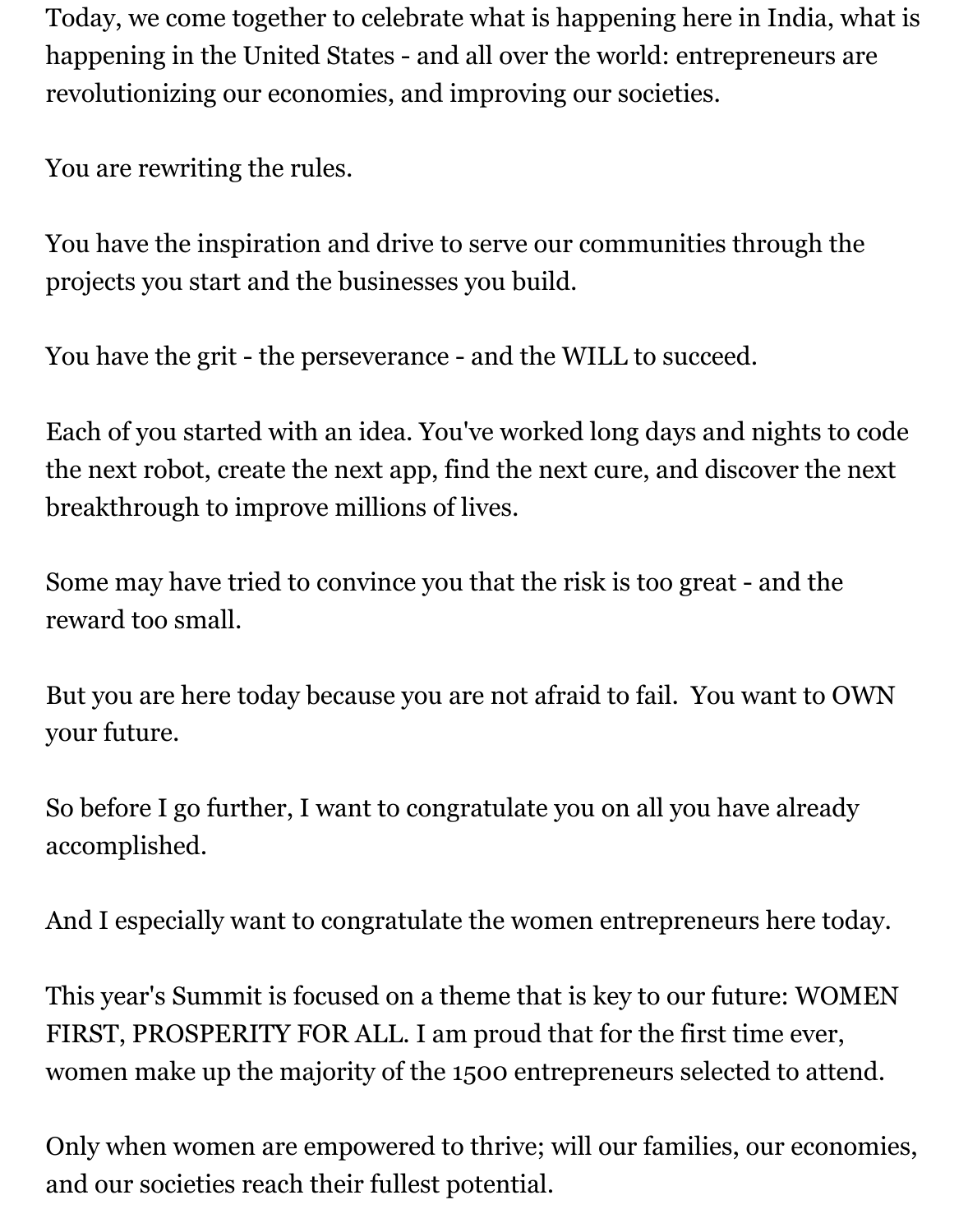As a former entrepreneur, employer, and executive in a male-dominated industry, I have seen firsthand that all too often, women must do more than their male counterparts to prove themselves at work, while also disproportionately caring for their families at home.

After my father's election, I saw an opportunity to leave my businesses for the privilege of serving our country and empowering all Americans - including women - to succeed.

Our administration is advancing policies that enable women to pursue their careers and care for their families, policies that improve workforce development and skills training, and policies that lift government barriers and fuel entrepreneurship so that Americans can turn their dreams into their incredible legacies.

In the last decade, women have made remarkable strides in starting new businesses.

Globally, between 2014 and 2016, entrepreneurship activity among women increased by 10 percent.

In the United States, within the last decade, the number of women-owned firms has grown by 45 percent. Even more promising, minority women have started nearly 8 in 10 new women-owned businesses.

Today, more than 11 million women in the United States own businesses. They employ nearly 9 million workers, and generate over \$1 trillion dollars in revenue.

Many women become entrepreneurs and job creators out of necessity - some weren't given the flexibility they needed at work to care for their families.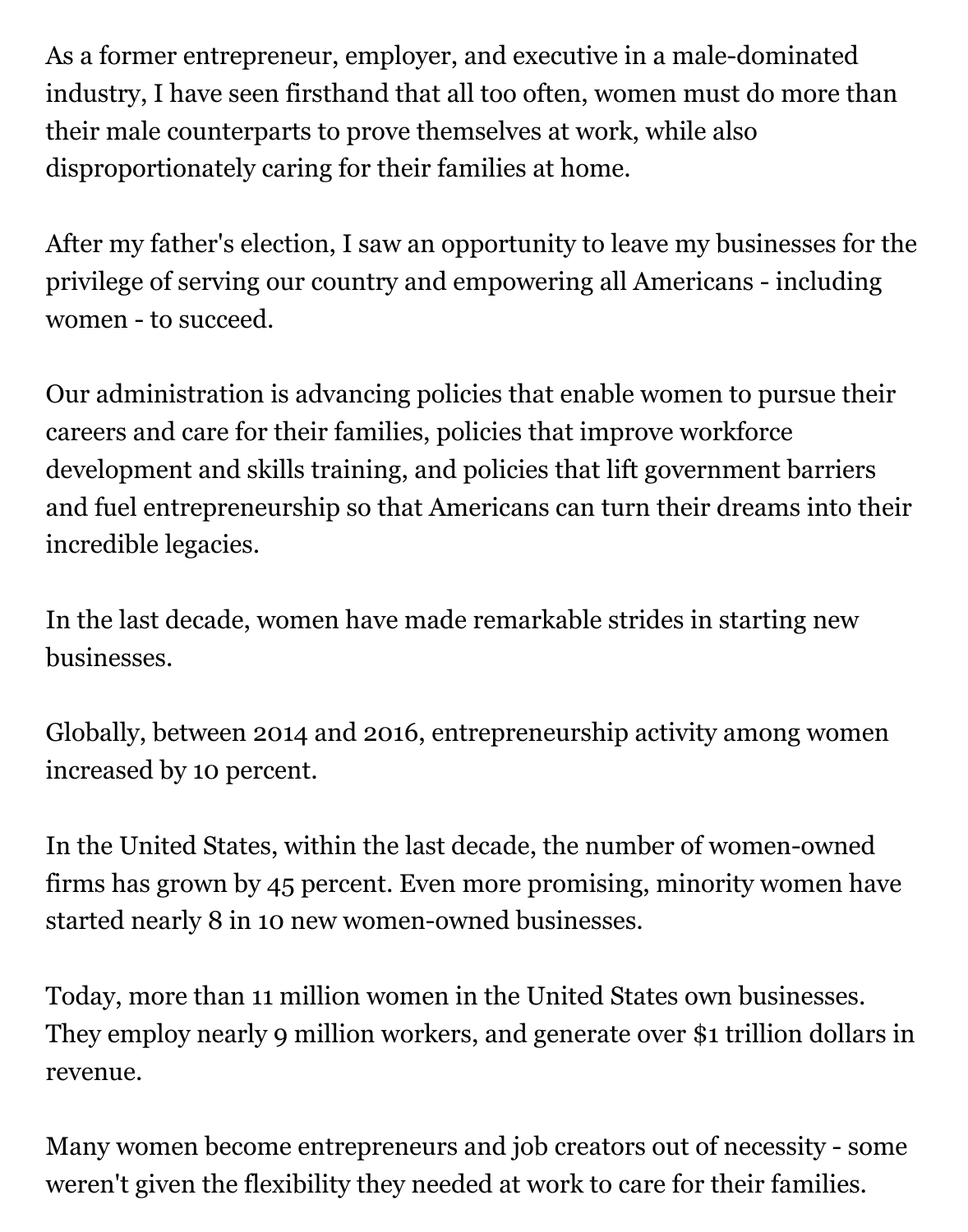Others lacked professional sponsors, or they weren't given a fair shot at a promotion.

Instead, women, just like many of those here today, are charting their own courses and achieving incredible feats.

Fueling the growth of women-led businesses isn't simply good for our society - it's good for our economy. One study estimates that closing the gender entrepreneurship gap world-wide could grow our global GDP by as much as 2 percent.

The women in this room can help lead the way to closing this gap and ushering in a new age of greater prosperity.

Yet, despite the soaring rate of female entrepreneurs, women still face steep obstacles to starting, owning, and growing their businesses.

We must ensure women entrepreneurs have access to capital, access to networks and mentors, and access to equitable laws.

In developing countries, 70 percent of women-owned small and mediumsized businesses are denied access to capital. The result has been a nearly \$300 billion dollar annual credit deficit for women entrepreneurs in the developing world.

In the United States, a Harvard Business Review report found that investors ask men questions about their potential for gains whereas they ask women questions about their potential for loss. This could in part explain why women entrepreneurs received less than 3 percent of venture capital funding in 2016.

We are working to reverse this trend. The U.S. Small Business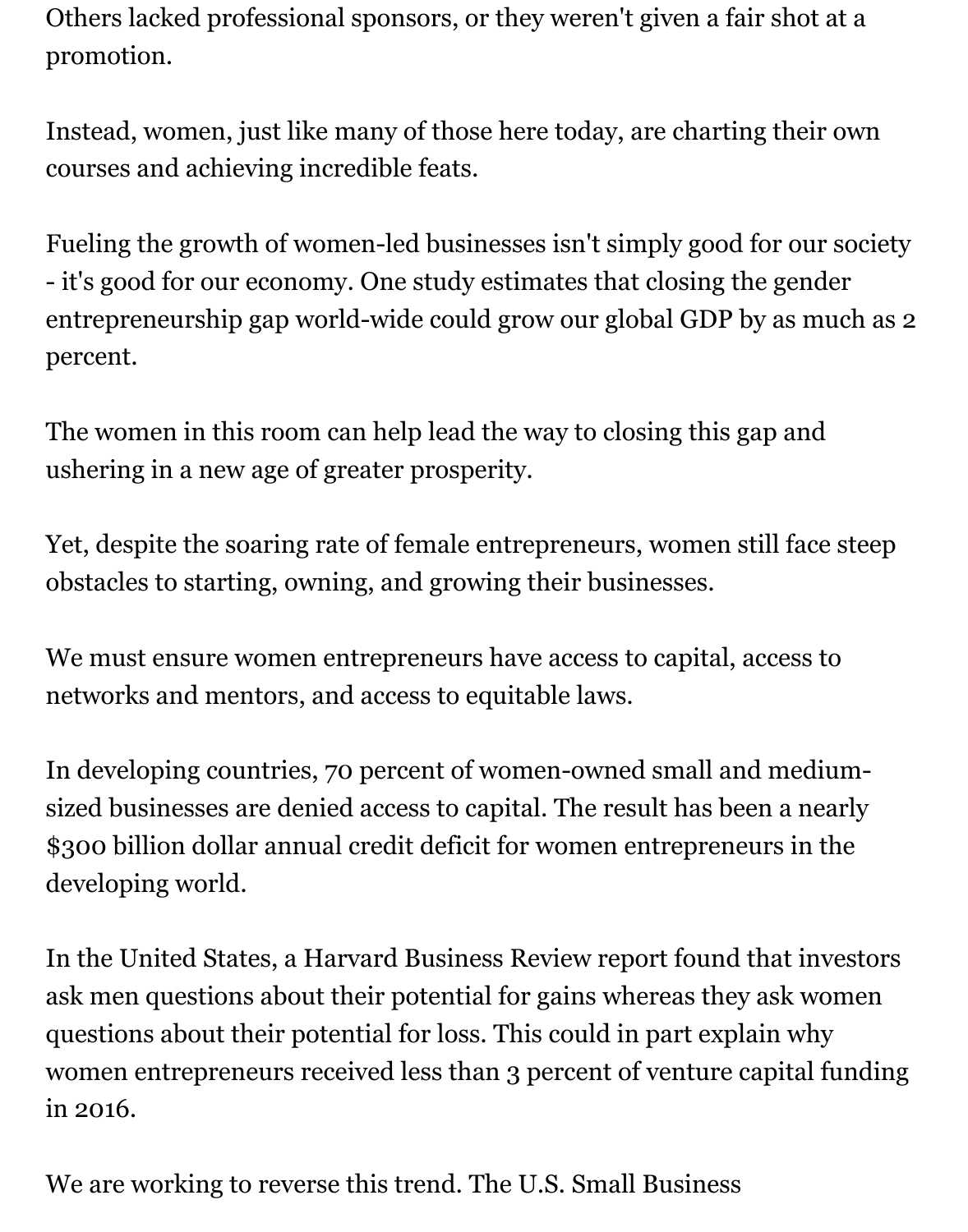Administration, for example, increased its lending to women by over \$500 million dollars this year alone.

When it comes to networks and mentorship, roughly half of women in the United States say they have difficulty finding a mentor.

Yet, mentorship is critical to success. Entrepreneurs need professional guidance to help them start and grow their businesses.

In the United States, we are fostering mentorship through programs such as SCORE - a nationwide initiative where successful men and women coach those who want to become their own CEOs.

And when it comes to equitable laws, while many developed and developing countries have made tremendous strides, there is still much work to be done.

In some countries, women are not allowed to own property, travel freely, or work without the consent of their husbands. In even more countries, the cultural and family pressure is so great that women do not feel the freedom to work outside the home.

Our Administration is striving to promote greater opportunity for women around the world, both through our domestic reforms and our international initiatives.

This summer, at the G20 conference, the United States was a founding member of a bold, new initiative with the World Bank - the Women Entrepreneurs Finance Initiative, or WeFi. This facility provides access to capital, networks, and mentorship for women in developing countries.

WeFi is the first facility to support women entrepreneurs at this scale, and we anticipate it will be able to leverage in excess of \$1 billion dollars in public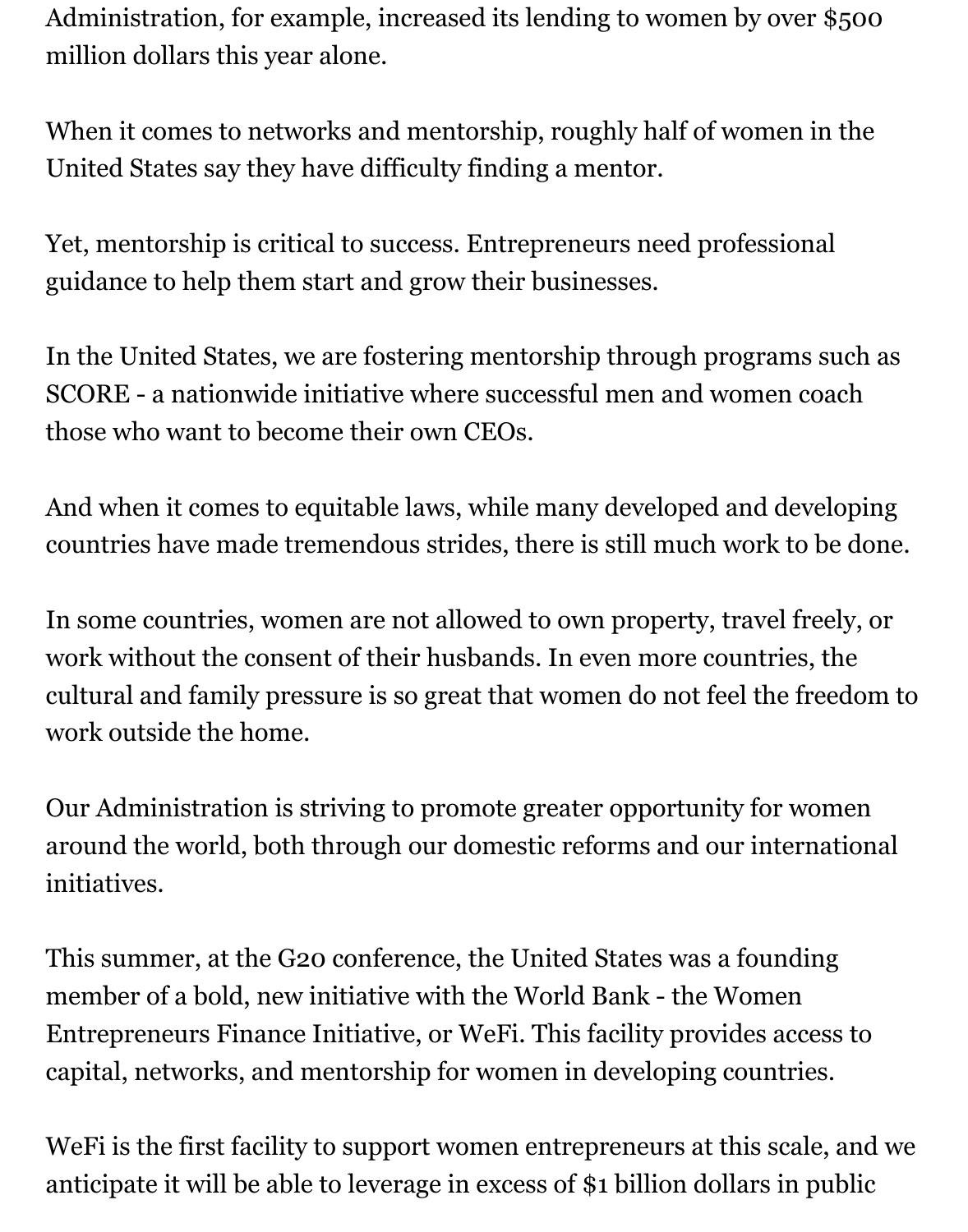and private financing. This facility also seeks to address the legal and regulatory barriers that limit opportunities for women entrepreneurs.

In the last decade, USAID has promoted women entrepreneurship through a number of programs, including providing micro-finance loans to women in Afghanistan, and bringing Internet access to women in Nigeria and Kenya.

USAID Administrator Mark Green is with us here today. I want to thank him and the entire U.S. delegation for their tireless work to improve the lives of millions, both domestically and abroad.

Further, as you can all attest, this Summit is yet another powerful example of a U.S. initiative that connects entrepreneurs around the world with investors who believe in your mission and will champion your success.

I want to thank the U.S. business leaders who have traveled all the way to Hyderabad for this inspiring event. I also want to congratulate the more than 350 American entrepreneurs who were selected to be here with us to represent America's brightest talent.

At home, our administration is committed to empowering women entrepreneurs through domestic reforms.

In the past 11 months, we have expanded apprenticeship programs and prioritized STEM education to ensure that women - and men - have more opportunities to master the skills that drive progress in the 21st century.

We have dramatically reduced job-crushing regulations, which disproportionately hurt entrepreneurs and small business owners.

And we are laser focused on passing long over-due tax cuts. This will provide much needed relief to working families and businesses of all sizes.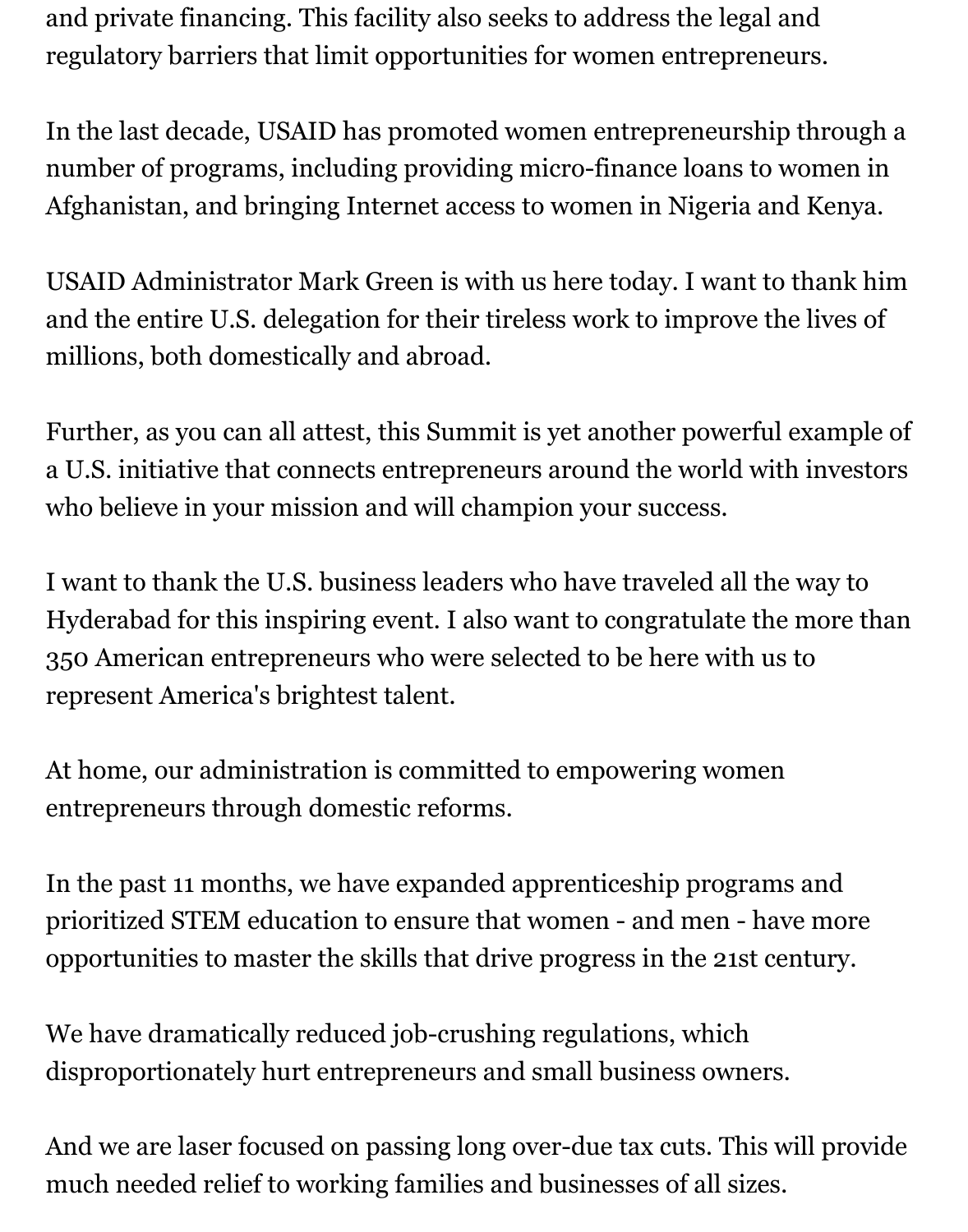Also this year, for the first time ever, the President's Budget included a proposal to establish a nationwide program for paid family leave.

We are committed to supporting women, and men, who work, inside and outside of the home.

When women work, it creates a unique multiplier effect. Women are more likely than men to hire other women, and to give them access to capital, mentorship and networks. Women are also more likely to reinvest their income back in their families and communities.

Here in India, I want to applaud Prime Minister Modi for his firm belief that "The progress of humanity is incomplete without the empowerment of women."

Just consider, if India closes the labor-force gender gap by half, your economy could grow by over \$150 billion dollars in the next three years.

As we kick off this three-day Summit, I encourage everyone here today to come together, to learn from each other, and to find new ways to lift the barriers in our societies so that women are free to innovate, empowered to succeed, and able to leave our children a brighter future. ---

As we strive for change, we must never forget that the best hope for our future is far greater than any single government policy - the source of our success is found in the spirit, the drive, and the talent of our people.

Here with us today from San Francisco is Dara Dotz. Dara spent over a decade working in underserved communities around the world. She witnessed firsthand that many times people need very simple items - a bucket for carrying water, a splint to treat an injury, or a part to fix a generator. Dara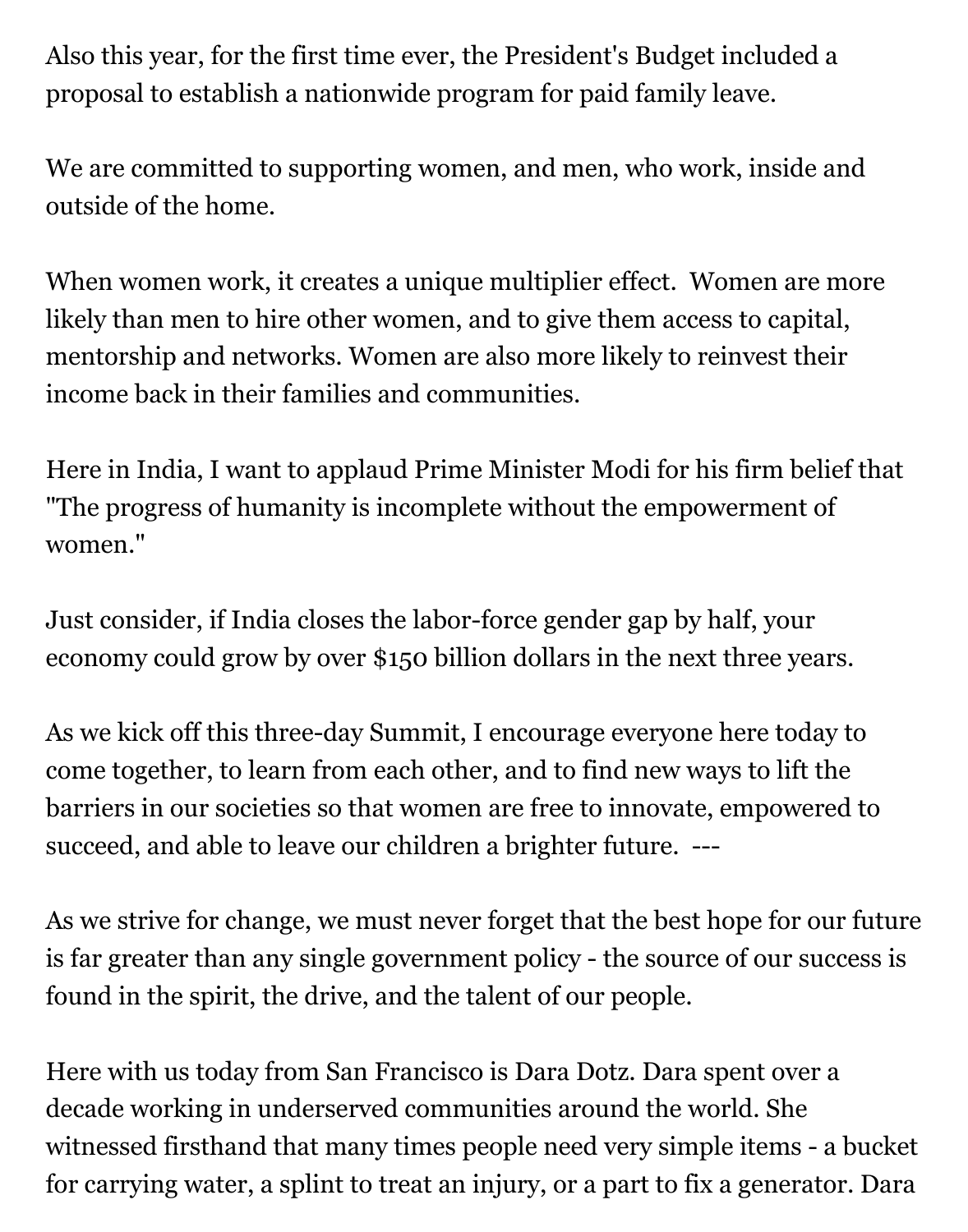co-founded Field Ready to provide life-saving supplies through 3-D printing. Today, Dara's company responds to disasters all over the world and delivers humanitarian aid with cutting-edge technology.

Through her innovative solutions, Dara is saving lives and bringing hope to thousands of communities. Thank you, Dara. Please stand. Rajlakshmi Borthakur joins us from Bangalore, India.

When her son began having seizures at a young age, she decided to create her own solution to better monitor his health. She invented a smart glove that predicts, manages, and detects different diseases and disorders using Artificial Intelligence.

Now her company, Terra Blue, aims to make specialty healthcare accessible in even the most remote places in India.

Rajlakshmi - your courage and determination is truly remarkable. Please stand.

Also here today with us is Reyhan Camalova from Azerbaijan. Reyhan is 15 years old. But that hasn't stopped her from founding a company that harvests energy from rainwater.

Reyhan has a powerful motto - "Light up one house at a time." Reyhan, each home you light up is illuminating the world. We are all inspired by your brilliance and hard work. Thank you. Please stand.

These women represent the vision, ambition, and grit of every entrepreneur here today.

You are saving lives, creating jobs, and bringing hope to our communities. You are transforming our societies one business, and one customer, at a time.